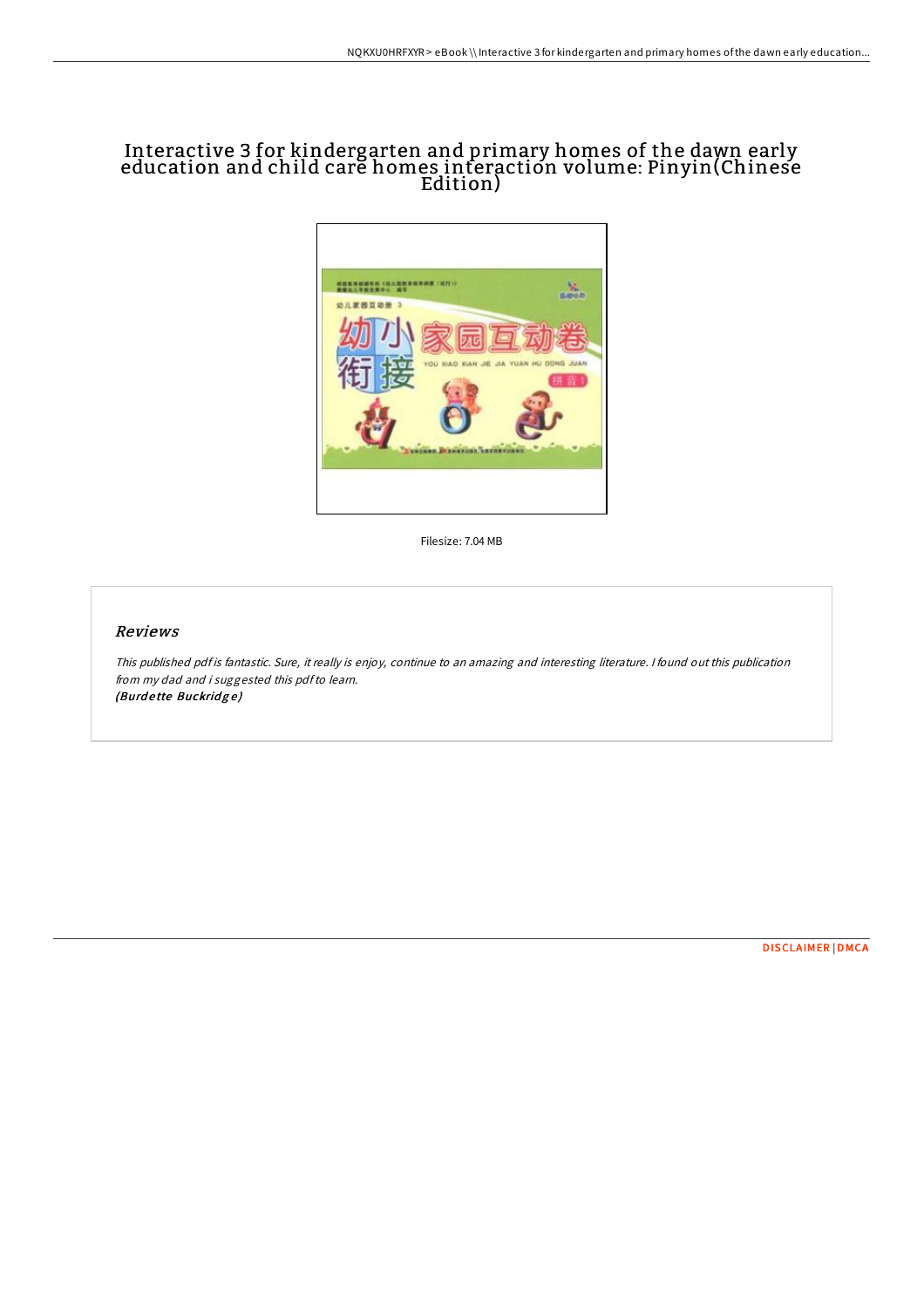## INTERACTIVE 3 FOR KINDERGARTEN AND PRIMARY HOMES OF THE DAWN EARLY EDUCATION AND CHILD CARE HOMES INTERACTION VOLUME: PINYIN(CHINESE EDITION)



To download Interactive 3 for kindergarten and primary homes of the dawn early education and child care homes interaction volume: Pinyin(Chinese Edition) eBook, you should follow the hyperlink under and download the file or have accessibility to other information which are in conjuction with INTERACTIVE 3 FOR KINDERGARTEN AND PRIMARY HOMES OF THE DAWN EARLY EDUCATION AND CHILD CARE HOMES INTERACTION VOLUME: PINYIN(CHINESE EDITION) book.

paperback. Book Condition: New. Paperback. Pub Date: 2012 09 Pages: 32 Language: Chinese Publisher: Jilin Publishing Group. Jilin Fine Arts Publishing House transition from kindergarten to primary school is an important turning point in the child's life. how to make children a smooth transition to become a good of primary school students has attracted the attention of parents and teachers. To this end. we have put together a number of the first line of outstanding teachers with many years of teaching experience. to follow t.

B Read Interactive 3 for kindergarten and primary homes of the dawn early education and child care homes interaction volume: [Pinyin\(Chine](http://almighty24.tech/interactive-3-for-kindergarten-and-primary-homes.html)se Edition) Online

**Download PDF Interactive 3 for kindergarten and primary homes of the dawn early education and child care** homes interaction volume: [Pinyin\(Chine](http://almighty24.tech/interactive-3-for-kindergarten-and-primary-homes.html)se Edition)